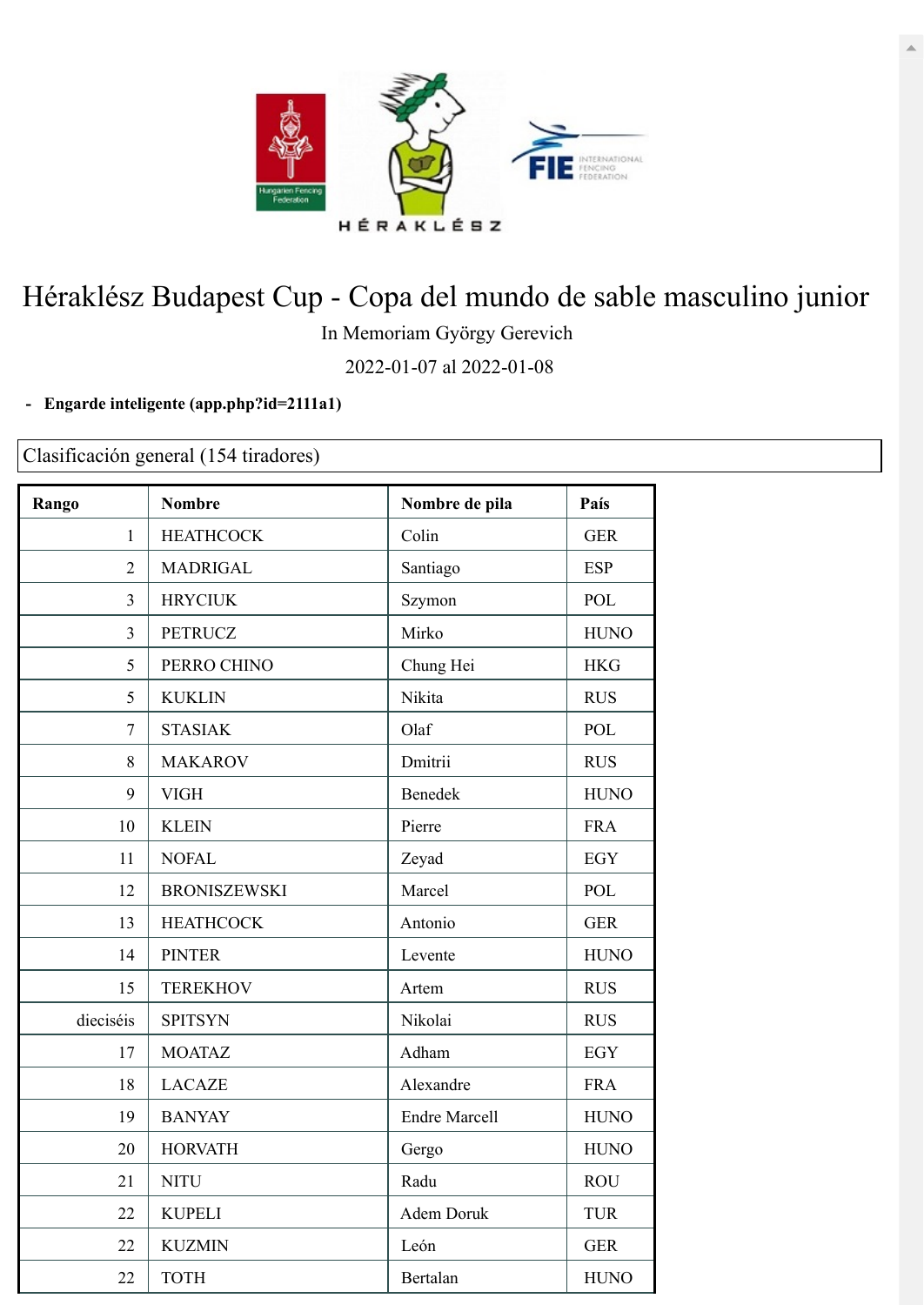| 25 | <b>GARRIGUE</b>   | Remi            | <b>FRA</b>  |
|----|-------------------|-----------------|-------------|
| 26 | <b>CUSTINE</b>    | Jeremy          | <b>FRA</b>  |
| 27 | <b>LATAPIA</b>    | Ugo             | <b>FRA</b>  |
| 28 | <b>CIDU</b>       | Casian          | <b>ROU</b>  |
| 29 | <b>MEKA</b>       | Valentin        | <b>GER</b>  |
| 30 | <b>ENACHE</b>     | Mihnea          | <b>ROU</b>  |
| 31 | <b>KALENDER</b>   | Muhammed Furkan | <b>TUR</b>  |
| 32 | <b>GIRAULT</b>    | Evann Jean Abba | $\rm NIG$   |
| 33 | <b>ONDRIK</b>     | Konrad          | <b>HUNO</b> |
| 34 | <b>SOVAR</b>      | Marco           | <b>ROU</b>  |
| 35 | ZEMIANKEVICH      | Edgar           | <b>RUS</b>  |
| 36 | <b>KOSTIUKOV</b>  | Ilia            | <b>RUS</b>  |
| 37 | <b>HUSEYNLI</b>   | Magsud          | <b>AZE</b>  |
| 38 | <b>SOMOV</b>      | Sergey          | <b>RUS</b>  |
| 39 | K. SZABO          | Matyas          | <b>HUNO</b> |
| 40 | <b>STAN</b>       | Cosmin          | <b>ROU</b>  |
| 41 | <b>COUDERC</b>    | Tomás           | <b>FRA</b>  |
| 42 | <b>TSYPIN</b>     | Iván            | <b>RUS</b>  |
| 43 | <b>GUILLEY</b>    | Lucas           | <b>FRA</b>  |
| 44 | <b>HUMEN</b>      | Vasyl           | <b>UKR</b>  |
| 45 | <b>ASLAN</b>      | Tolga           | <b>TUR</b>  |
| 45 | <b>KRAJNC</b>     | Pedro           | <b>SLO</b>  |
| 47 | <b>JALABERT</b>   | Guilhem         | <b>FRA</b>  |
| 47 | PIECHA            | Robert          | <b>GER</b>  |
| 49 | <b>SZABO</b>      | Marton          | <b>HUNO</b> |
| 50 | ZAKUTNII          | Stanislav       | <b>UKR</b>  |
| 51 | <b>DZIUBA</b>     | Viacheslav      | <b>UKR</b>  |
| 52 | <b>HOLDSWORTH</b> | Darcy           | <b>GBR</b>  |
| 53 | <b>MUELLER</b>    | Max Laurin      | <b>GER</b>  |
| 54 | <b>KAJOR</b>      | Krzysztof       | POL         |
| 55 | <b>OZTURK</b>     | Alkim           | <b>TUR</b>  |
| 56 | <b>FRUMGARZTS</b> | David           | <b>ISR</b>  |
| 57 | <b>IACOB</b>      | Paul            | <b>ROU</b>  |
| 58 | <b>RAIKIN</b>     | Dimitar         | <b>BUL</b>  |
| 59 | <b>IR A HACER</b> | Frigyes         | <b>HUNO</b> |
| 60 | <b>KUSAK</b>      | Oskar           | POL         |
| 61 | <b>VASTIANOV</b>  | Vladimir        | <b>RUS</b>  |
| 62 | <b>PROSSE</b>     | Nand            | <b>BEL</b>  |
| 63 | HO                | Ian             | <b>GBR</b>  |
| 64 | <b>MORAN</b>      | Yago            | <b>ESP</b>  |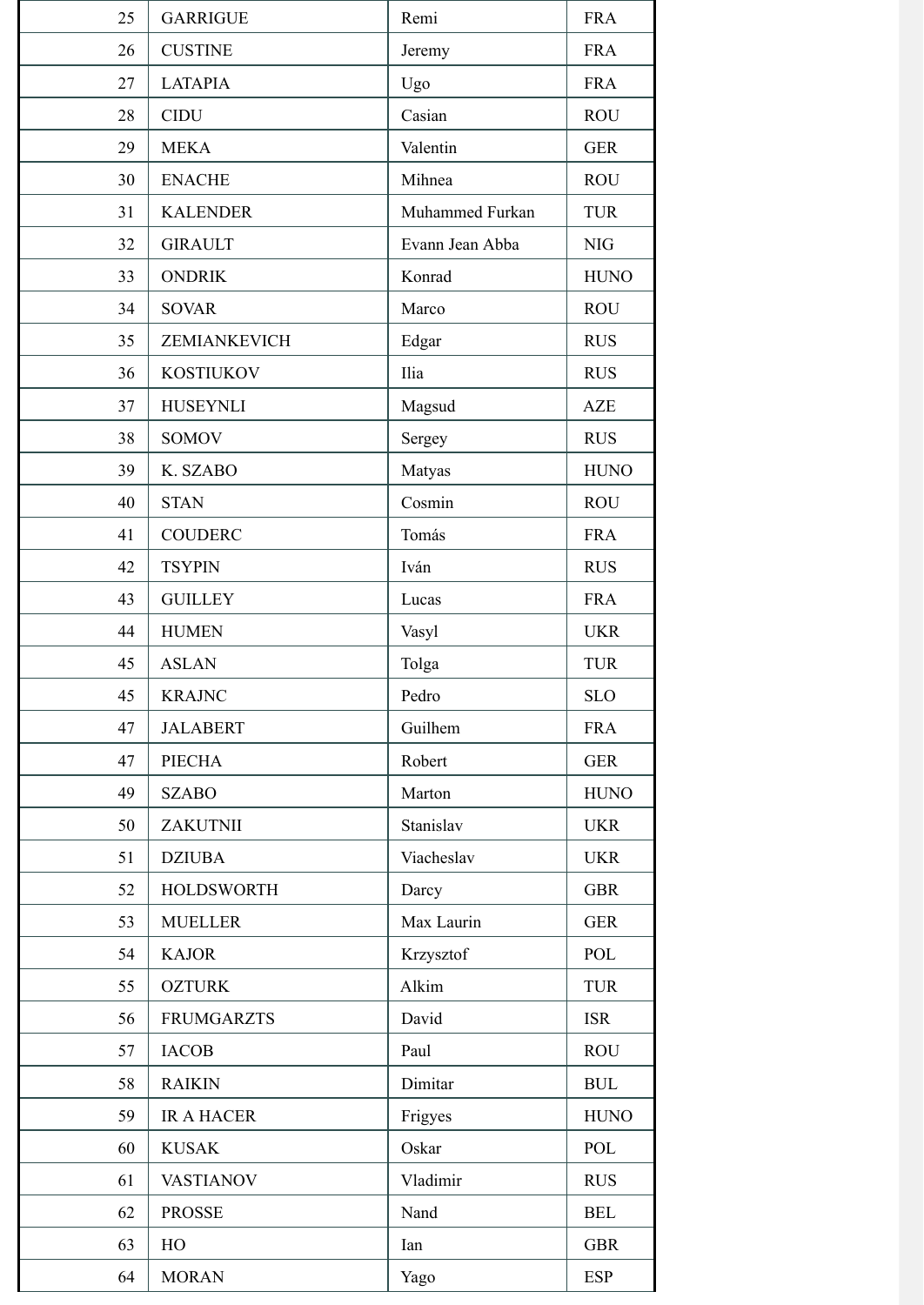| sesenta y cinco | <b>POGU</b>           | Antoine             | <b>FRA</b>  |
|-----------------|-----------------------|---------------------|-------------|
| 66              | <b>GIRAULT</b>        | Elias Andre Mahaman | <b>NIG</b>  |
| 67              | <b>HANZELY</b>        | Zsombor             | <b>HUNO</b> |
| 68              | <b>BISCH</b>          | Jean Hutmann        | <b>FRA</b>  |
| 69              | <b>VAJDA</b>          | Oszkar              | <b>HUNO</b> |
| 70              | <b>AVARKESZI</b>      | Daniel              | <b>HUNO</b> |
| 71              | <b>DZIERNIEJKO</b>    | Jakub               | POL         |
| 72              | <b>HRYHORUK</b>       | Oleksandr           | <b>UKR</b>  |
| 73              | <b>MESCIOGLU</b>      | Ismail Kerem        | <b>TUR</b>  |
| 74              | <b>DALLOS</b>         | Benedek             | <b>HUNO</b> |
| 75              | <b>KOSTOULAS</b>      | Grigorios Marios    | <b>GRE</b>  |
| 76              | <b>KATUS</b>          | Donat               | <b>HUNO</b> |
| 77              | <b>AKBAROV</b>        | Murad               | <b>AZE</b>  |
| 78              | <b>KOMLO</b>          | Marton              | <b>HUNO</b> |
| 79              | <b>SEMENOV</b>        | Yehor               | <b>UKR</b>  |
| 80              | <b>NEUHAEUSER</b>     | Bagazo              | <b>GER</b>  |
| 81              | <b>MARKUNIN</b>       | <b>Ihor</b>         | <b>UKR</b>  |
| 82              | <b>OLANGUA</b>        | Asier               | <b>ESP</b>  |
| 83              | <b>CAGLAYAN</b>       | Kerem               | <b>TUR</b>  |
| 83              | <b>NOWINOWSKI</b>     | Kacper              | POL         |
| 85              | <b>DENKIEWICZ</b>     | Benedykt            | POL         |
| 85              | <b>TOTH</b>           | Patrik              | <b>HUNO</b> |
| 87              | <b>DRAGOMIR</b>       | Eduard              | <b>ROU</b>  |
| 88              | <b>MAMMADOV</b>       | Saleh               | <b>AZE</b>  |
| 88              | <b>MCLELLAN</b>       | Rory                | <b>GBR</b>  |
| 90              | <b>LUPU</b>           | Nicolás             | <b>ROU</b>  |
| 91              | <b>BIRO</b>           | Huba                | <b>HUNO</b> |
| 92              | <b>SCHAAFSMA</b>      | Bote                | <b>NED</b>  |
| 93              | <b>GEIGER</b>         | Lars                | <b>GER</b>  |
| 93              | <b>TEICHNER</b>       | Tristán Maximiliano | <b>GER</b>  |
| 95              | <b>WAHL</b>           | Luis                | <b>GER</b>  |
| 96              | <b>ZLATAROV</b>       | Georgi              | <b>BUL</b>  |
| 97              | <b>FILEV</b>          | Viktor              | <b>BUL</b>  |
| 98              | MASCARELL DE BUGIALLI | Paolo               | <b>ESP</b>  |
| 99              | <b>TERZI</b>          | Tymur               | <b>UKR</b>  |
| 100             | <b>HILTON</b>         | Ethan               | <b>GBR</b>  |
| 101             | <b>BUGIALLI</b>       | Matteo              | <b>ESP</b>  |
| 102             | <b>KURVERS</b>        | Lester              | <b>BEL</b>  |
| 103             | <b>HEBRA</b>          | Noé                 | <b>FRA</b>  |
| 103             | <b>JOVEN</b>          | Nash                | <b>TPE</b>  |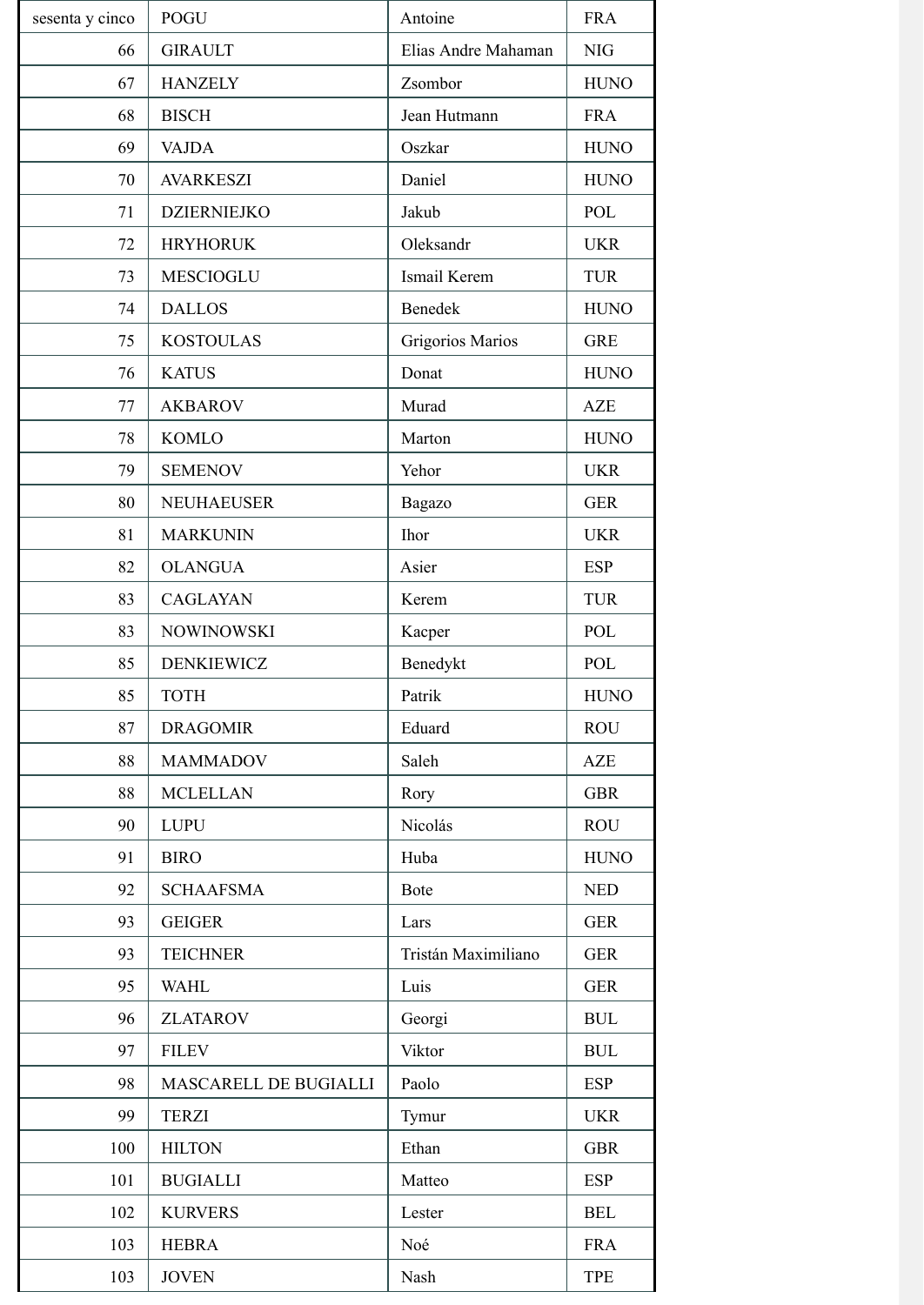| 105 | <b>DENKIEWICZ</b>     | Aleksander       | POL         |
|-----|-----------------------|------------------|-------------|
| 105 | <b>KRAL</b>           | Krystof          | <b>CZE</b>  |
| 107 | <b>KOCSIS</b>         | Marton           | <b>HUNO</b> |
| 108 | <b>KUCHERENKO</b>     | Rostyslav        | <b>UKR</b>  |
| 109 | <b>HRISTOV</b>        | Hristo           | <b>BUL</b>  |
| 110 | <b>HADJILAZOV</b>     | Mihail           | <b>BUL</b>  |
| 111 | <b>BAXTER</b>         | Elliott          | <b>GBR</b>  |
| 112 | <b>ELKAFOURFY</b>     | Abdelrahman      | EGY         |
| 113 | <b>CHIARI</b>         | Lukas            | <b>AUT</b>  |
| 114 | <b>FRABOULET</b>      | Evan             | <b>FRA</b>  |
| 115 | <b>ALVAREZ DURAN</b>  | Pablo            | <b>ESP</b>  |
| 115 | <b>STOLIARCHUK</b>    | Hlib             | <b>UKR</b>  |
| 117 | <b>EMIROGLU</b>       | <b>Burak Efe</b> | <b>TUR</b>  |
| 118 | <b>BACAK</b>          | Erkan Isik       | <b>TUR</b>  |
| 118 | <b>GOUGOULIAS</b>     | Olympios         | <b>GBR</b>  |
| 120 | <b>SCHREUDER</b>      | Thijmen          | <b>NED</b>  |
| 121 | <b>KWIATKOWSKI</b>    | Oskar            | POL         |
| 122 | <b>MEIXNER</b>        | Felipe           | <b>AUT</b>  |
| 123 | <b>KRASNOVYD</b>      | romano           | <b>UKR</b>  |
| 124 | <b>DANNEELS</b>       | Birgen           | <b>BEL</b>  |
| 125 | <b>DEVOS</b>          | Jurre            | <b>BEL</b>  |
| 126 | <b>HAISIN</b>         | Iván             | <b>UKR</b>  |
| 127 | PECH                  | Kornel           | <b>HUNO</b> |
| 128 | <b>MIHAYLOV</b>       | Simeón           | <b>BUL</b>  |
| 129 | <b>FLOREZ</b>         | Jaime            | <b>ESP</b>  |
| 130 | <b>GALAZKA</b>        | Dylan            | <b>GBR</b>  |
| 131 | <b>RAZA</b>           | Matia            | <b>SRB</b>  |
| 132 | <b>CIDU</b>           | Iustin           | <b>ROU</b>  |
| 132 | <b>MILENKOVIC</b>     | Vidan            | <b>SRB</b>  |
| 134 | <b>AKINYOSOYE</b>     | Folayemi         | <b>GBR</b>  |
| 135 | <b>ALEJANDROV</b>     | Ivaylo           | <b>BUL</b>  |
| 136 | Wagner                | Filip            | <b>CZE</b>  |
| 137 | VITORIA KOEPP         | Daniel           | <b>ESP</b>  |
| 138 | <b>CASAUS PIELAGO</b> | Jorge            | <b>ESP</b>  |
| 138 | <b>HRISTOV</b>        | Kamen            | <b>BUL</b>  |
| 140 | <b>TRUKHMANOV</b>     | Marcos           | <b>ARG</b>  |
| 141 | <b>CSOBA</b>          | Botond           | <b>HUNO</b> |
| 142 | <b>CROMIE</b>         | Max              | <b>GBR</b>  |
| 143 | <b>STOYANOV</b>       | Yasen            | <b>BUL</b>  |
| 144 | VANNIEUWENBORGH       | Gijs             | <b>BEL</b>  |